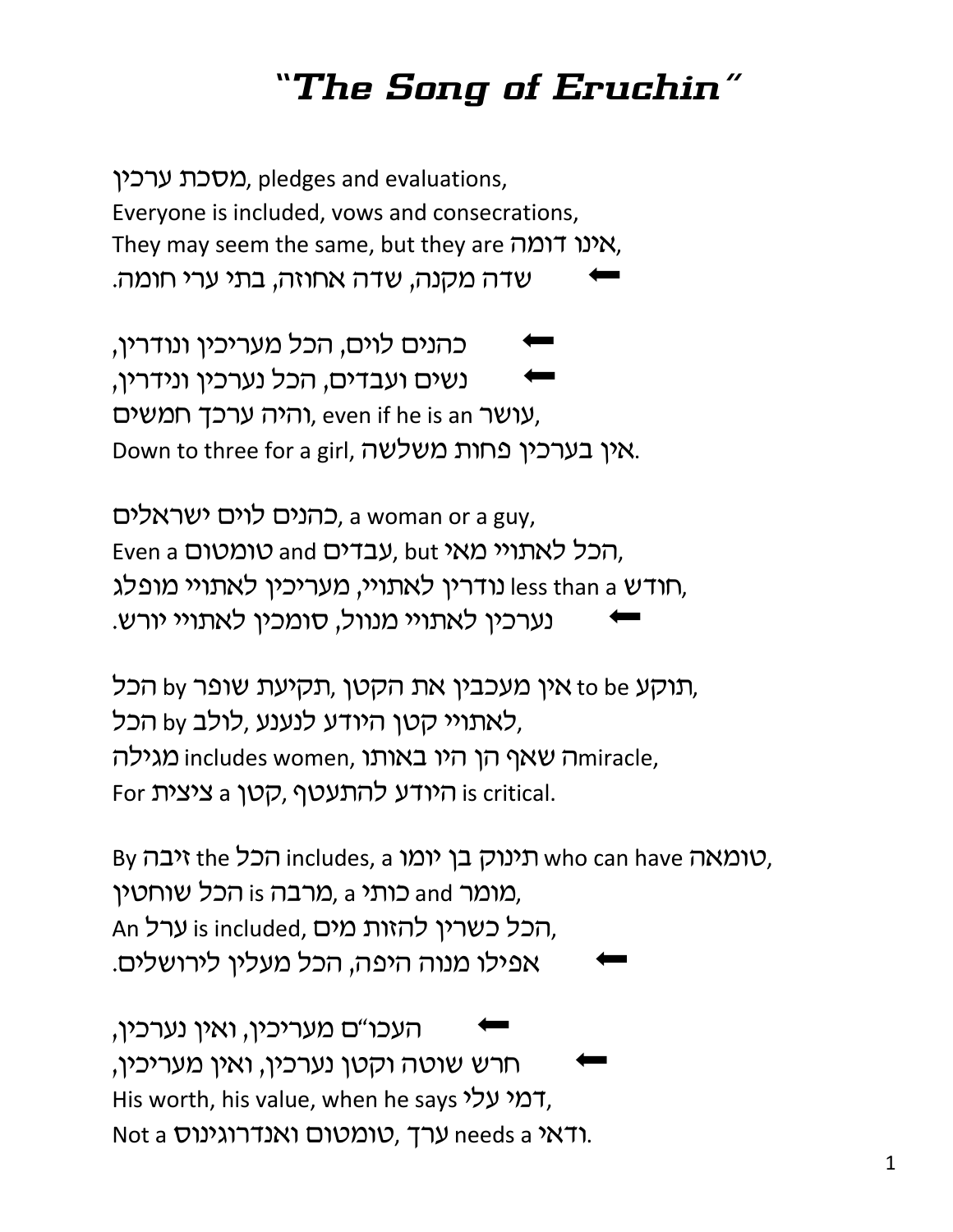An  $\uparrow$  is fixed, not based on whether he is fat or slender, פסוקים in מפורש, based on age and gender, בערך, it is set, it is not a value בערך, פחות מבן חודש, נידר אבל לא נערך.

Five years or twenty, an ערך will grow, No charge for an  $\mathcal{V}$ , one month and below, By an **ערך not by a נודר** flere records it, sh dav is an assessment, for those that can't afford it,

Besides כהנים לוים & ישראלים, who else would you fill in, The *שופר, ציצית, סוכה, by כהן*, by תפילי, and is always the inkhp, By וערכין, and יימון, you may have concluded, That's why we need to stress, that כהנים are included.

חודש מעובר not less than four, never more than eight, לשמנה is כאמנה, but up to twelve you can wait, A שבעה עשר can take up to שבעה שבעה אר can take up to wבעה, ohbpv ojk days after baking, from nine to eleven.

Between two and six, by harps - the נבלים), A pair up to twelve, by flutes - the חללים), תקיעות from twenty one, until forty eight in amount, ohgdb from a week, to three weeks in count.

ערך כלי עלי, a statement that is incomprehensible, אבר שהנשמה תלויה בה, a limb that is indispensable. לבהלה do his words go כבידי or לבהלה, אין אדם מוציא, דבריו לבטלה.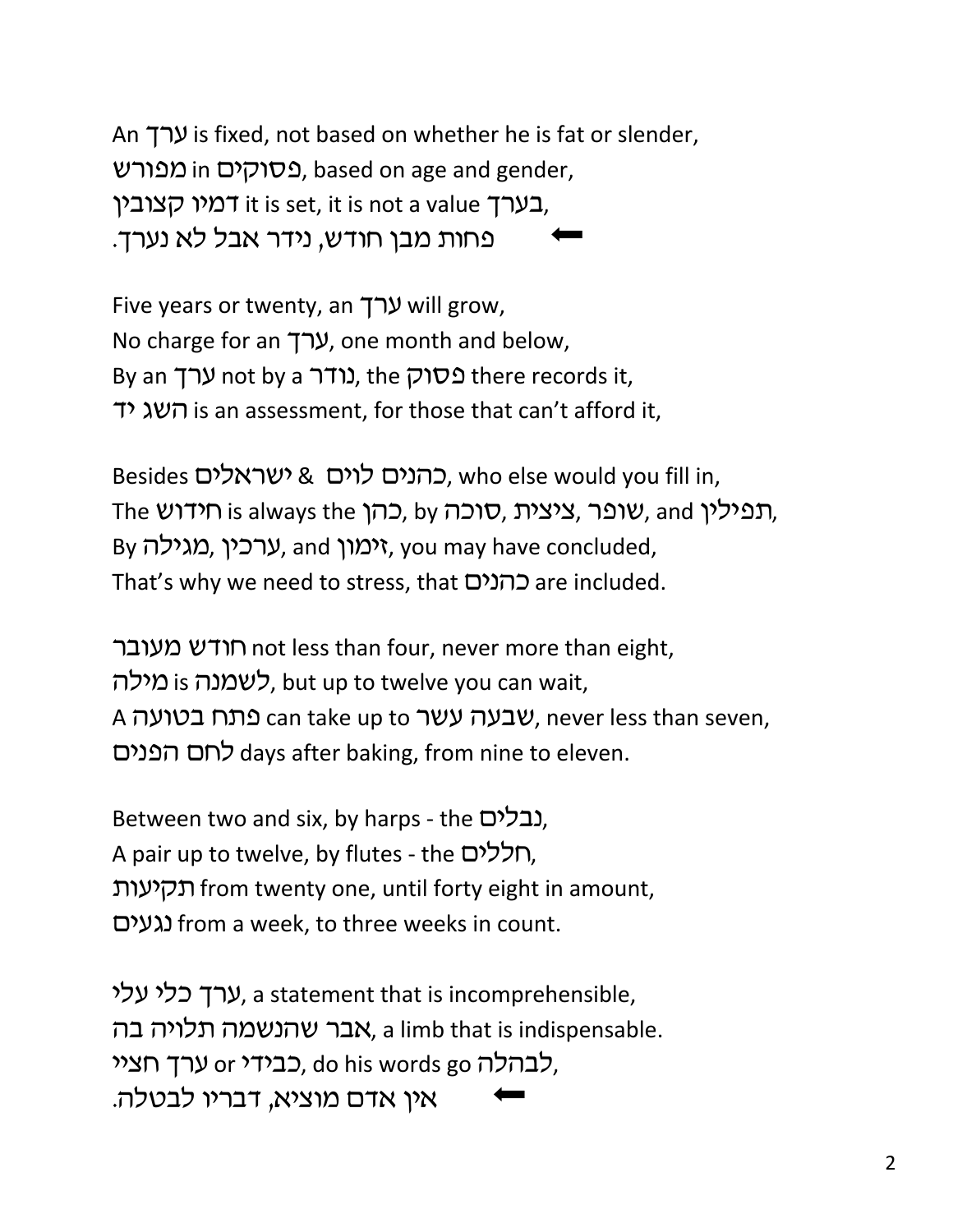## יש בערכיו ובשדה אחוזה, להקל ולהחמיר,

In the set fines from the תורה, one can end up being מחמיר, By הנא אונס ומפתה, עבד, and מוציא שם רע, and contingent, Based on the value of the victim, we are not more stringent.

The severity of the sin, of the לשון הרע 'נגעים באים עליו, כאילו כפר בעיקר, עבירה אוe basic איכא נורא בי פלניא, the basic It is all נצור לשונך מרע, ביד הלשון.

האומר משקלי עלי, it is based on his weight, not on how old, What he pledged in pounds, whether in silver or gold, דמי ידי עלי, you need to measure it right, How to measure his width, circumference, thickness or height.

הערך בזמן הערך, or if he was poor and became rich, With his new יוויות, is there a need for him to switch, עני שהעריך את העשיר, נותן דמי עני, , עשיר שהעריך את העני, he gives a rich man's money.

שום היתומים והקדשות, public announcements, Morning and evenings, daily pronouncements, Raising the bids, to recover their portions, Sixty days for הקדש, thirty for orphans.

These מצוות that were observed, far back in the distance, ו שהיובל ,אינו נוהג אלא בזמן is in existence, עבד עברי, בתי ערי חומה, k בית מושב, שדה מקנה, שדה חרמים, and a גר תושב.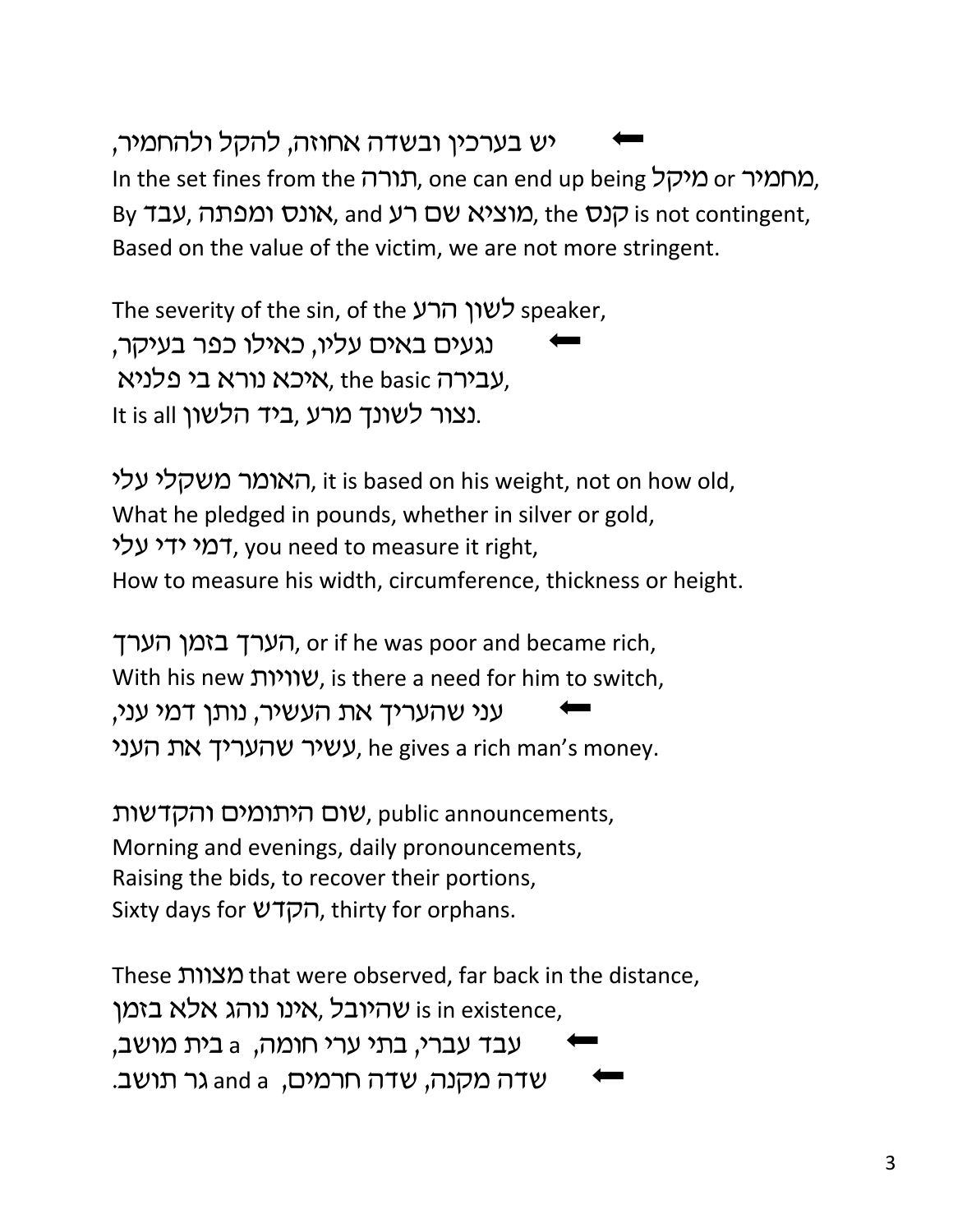One who owes to עקשן, but is still being an עקשן, משכון a they take from him a ב"ד ממשכנין. By לכאורה - עולות and שלמים, by לכאורה, Not by רעולת מצורע, and אשם ו $\lambda$ ת מצורע.

The כלך צדקיהו took place, when מלך צדקיהו A יובל, about the years, וובל and מחלוקת and were observed, לאחר כיבוש וחילוק, the count went on and on, Is עולה לכאן ולכאן, שנת חמישים.

The redemption of הרמה, שדה מקנה, קדשים from place to place, Including the בת and בן and are all hcluding the Owe money to הקדש, they leave your bed and shoes, you are not a villain, תפילין your work tools and מזון שלשים יום.

A field of inheritance, המקדש שדה אחוזה. Even if it expensive, the owner won't be a loser, על פי שנים הנותרות, the years he shall count, זרע חומר שעורים, for fifty יום an amount.

A flat rate for redemption, for each בית כור סלע ופונדיון per year, the amount prorated, גרעון און האין מחשבין חדשים, the deduction, Only complete years, to figure the reduction.

If the שמר it goes back to the יובל if the was redeemed, at  $\alpha$ ו An additional רומש from the בעלים, as we learned in the משנה, If by וגאל it was not גגאל), then even if he was an asken, To be redeemed by כהנים at full value, is how we pasken.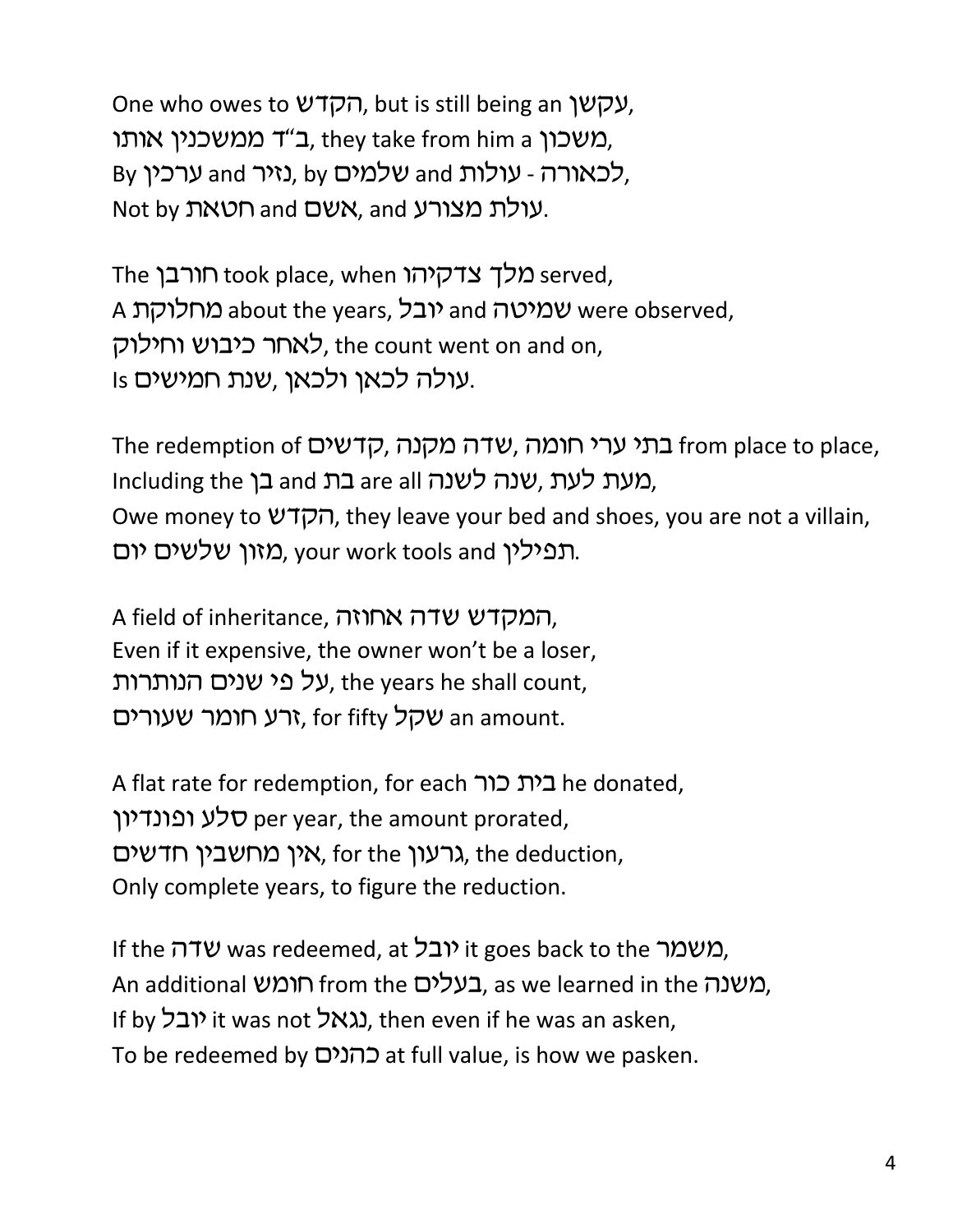A donated purchased field, ואם את שדה מקנתו, Not from his inheritance, אשר לא משדה אחוזתו, If the father is gone, there is another macher, The son can redeem, he is not an האחר

No וומש is added, from the previous donor, Once *יובל* arrives, back to the original owner, If he insists on getting it back, the *גו*לם is a גולם, אין אדם מקדיש, דבר שלא בא לעולם.

"גאך כל חרם לה, another מצוה, a beauty, on duty, חרם לכהנים, to the משמר Cהן che to the כהו, there is no foolin', רוליו gets it, completely כהו once the לד יהיה.

כי ימוך אחיך, ומכר מאחזתו, Now a second chance, ומצא כדי גאלתו, The seller can redeem, once two years he waited, He needs to reckon to  $\mathcal{V}(\mathcal{L})$ , the years prorated.

No רחוק ליגאל בקרוב, if the money he can't marshal, אין נגאלין לחצאין. can't redeem only partial, Whatever the case, when the owner survives, ועב לאחזתו, once יובל, once ג

Only for the first year, the owner sits pretty, When he sells a רית בעיר חומה. in a walled city, עד מלאות לו שנה, he has a chance to pay, vnhn, vba a full year, from day to day.